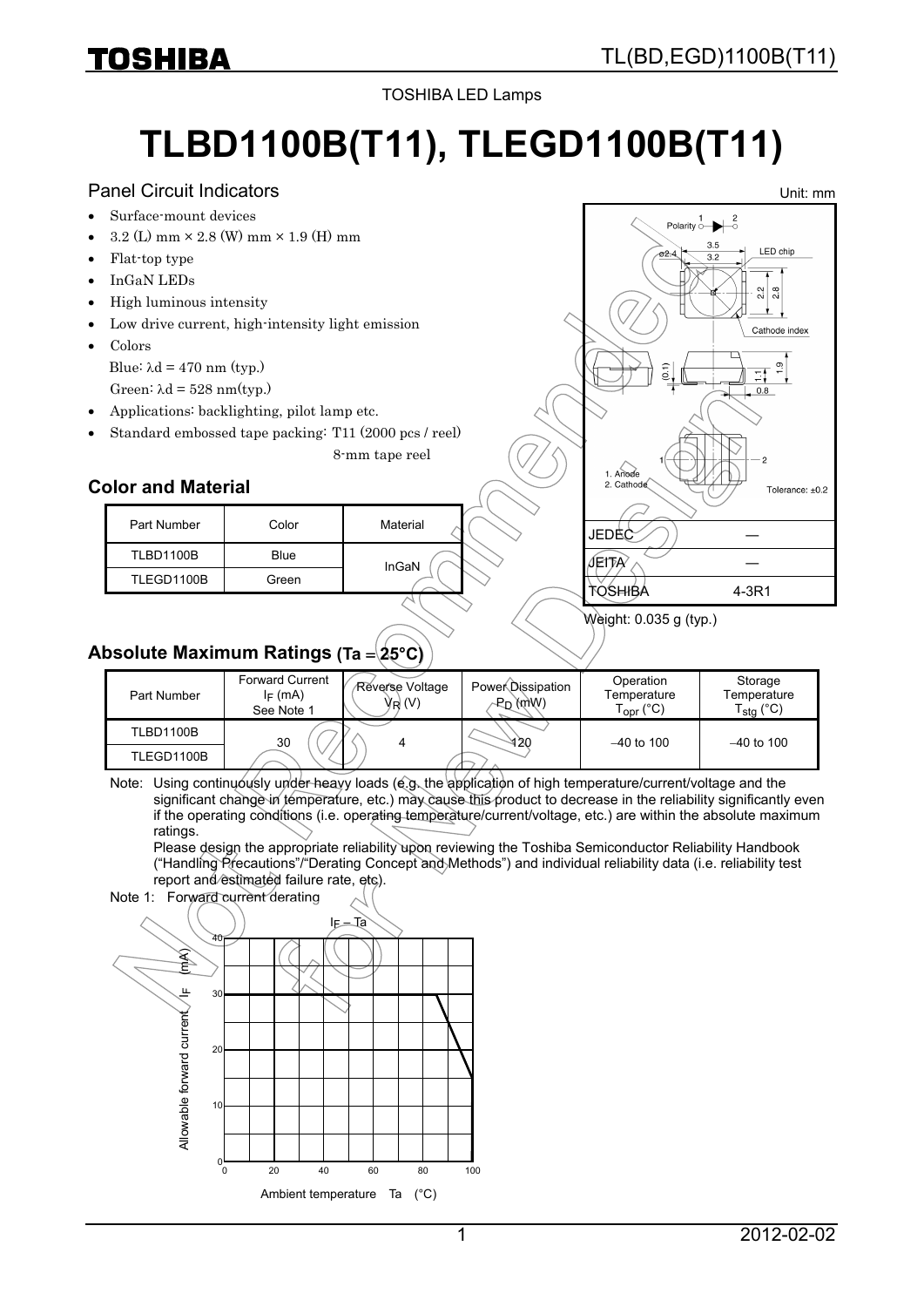# **Electrical Characteristics (Ta** = **25°C)**

| Part Number      |     |      | Forward Voltage VF |    | ΙR  | Reverse Current |
|------------------|-----|------|--------------------|----|-----|-----------------|
|                  | Min | Typ. | Max                | IF | Max | Vĸ              |
| <b>TLBD1100B</b> | 2.7 | 3.3  | 4.0                | 20 | 10  | 4               |
| TLEGD1100B       | 2.7 | 3.3  | 4.0                |    |     |                 |
| Unit             |     |      |                    | mA | μA  |                 |

# **Optical Characteristics–1 (Ta** = **25°C)**

| Part Number      |     |      | Luminous Intensity $I_V$ |    | (Note $2$ )          |
|------------------|-----|------|--------------------------|----|----------------------|
|                  | Min | Typ. | Max                      | IF | Available $I_V$ rank |
| <b>TLBD1100B</b> | 40  | 70   | 200                      | 20 | PA / QA / RA         |
| TLEGD1100B       | 100 | 200  | 500                      | 20 | $RA/SA/TA^4$         |
| Unit             |     | mcd  |                          | mA |                      |

#### Note 2: The specification as following table is used for Iv classification of LEDs in Toshiba facility Each reel includes the same rank LEDs. Let the delivery ratio of each rank be unquestioned

| $I_V$ rank  |     |     |  |  |  |  |
|-------------|-----|-----|--|--|--|--|
| Rank symbol | Min | Max |  |  |  |  |
| PA          | 40  | 80  |  |  |  |  |
| QA          | 63  | 125 |  |  |  |  |
| <b>RA</b>   | 100 | 200 |  |  |  |  |
| <b>SA</b>   | 160 | 320 |  |  |  |  |
| <b>TA</b>   | 250 | 500 |  |  |  |  |
| Unit        | mcd | mcd |  |  |  |  |

# **Optical Characteristics–2 (Ta** = **25°C)**

|                  |     |                                                                                         |     | Emission Spectrum |     |      |     |    |
|------------------|-----|-----------------------------------------------------------------------------------------|-----|-------------------|-----|------|-----|----|
| Part Number      |     | <b>Peak</b> Emission<br><b>Dominant Wavelength λα</b><br>Δλ<br>Wavelength $\lambda_{p}$ |     |                   |     |      | ΙF  |    |
|                  | Min | Tур.                                                                                    | Max | Typ.              | Min | Typ. | Max |    |
| <b>TLBD1100B</b> |     | 468                                                                                     |     | 22                | 463 | 470  | 477 | 20 |
| TLEGD1100B       |     | 518                                                                                     |     | 35                | 518 | 528  | 538 |    |
| <b>Unit</b>      |     | nm                                                                                      |     | 'nm               |     | nm   |     | mA |

## Note 3: Caution

ESD withstand voltage according to MIL STD 883D, Method 3015.7 : ≥1000 V

When handling this LED, take the following measures to prevent the LED from being damaged or otherwise adversely affected.

- 1) Use a conductive tablemat and conductive floor mat, and ground the workbench and floor.
- 2) Operators handling laser diodes must be grounded via a high resistance (about 1 MΩ). A conductive strap is good for this purpose.
- 3) Ground all tools including soldering irons.

This product is designed as a general display light source usage, and it has applied the measurement standard that matched with the sensitivity of human's eyes. Therefore, it is not intended for usage of functional application (ex. Light source for sensor, optical communication and etc) except general display light source.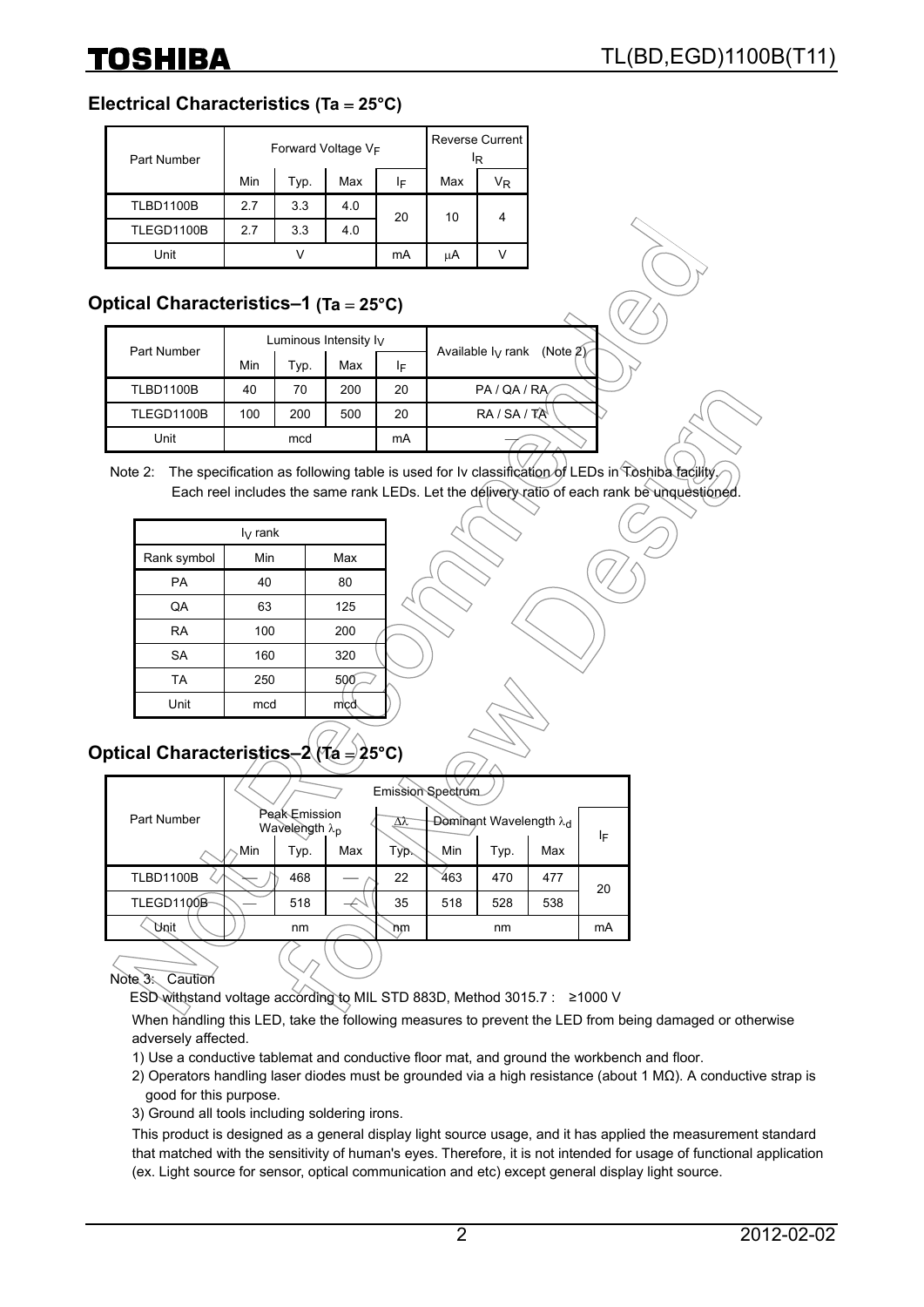# **TLBD1100B**

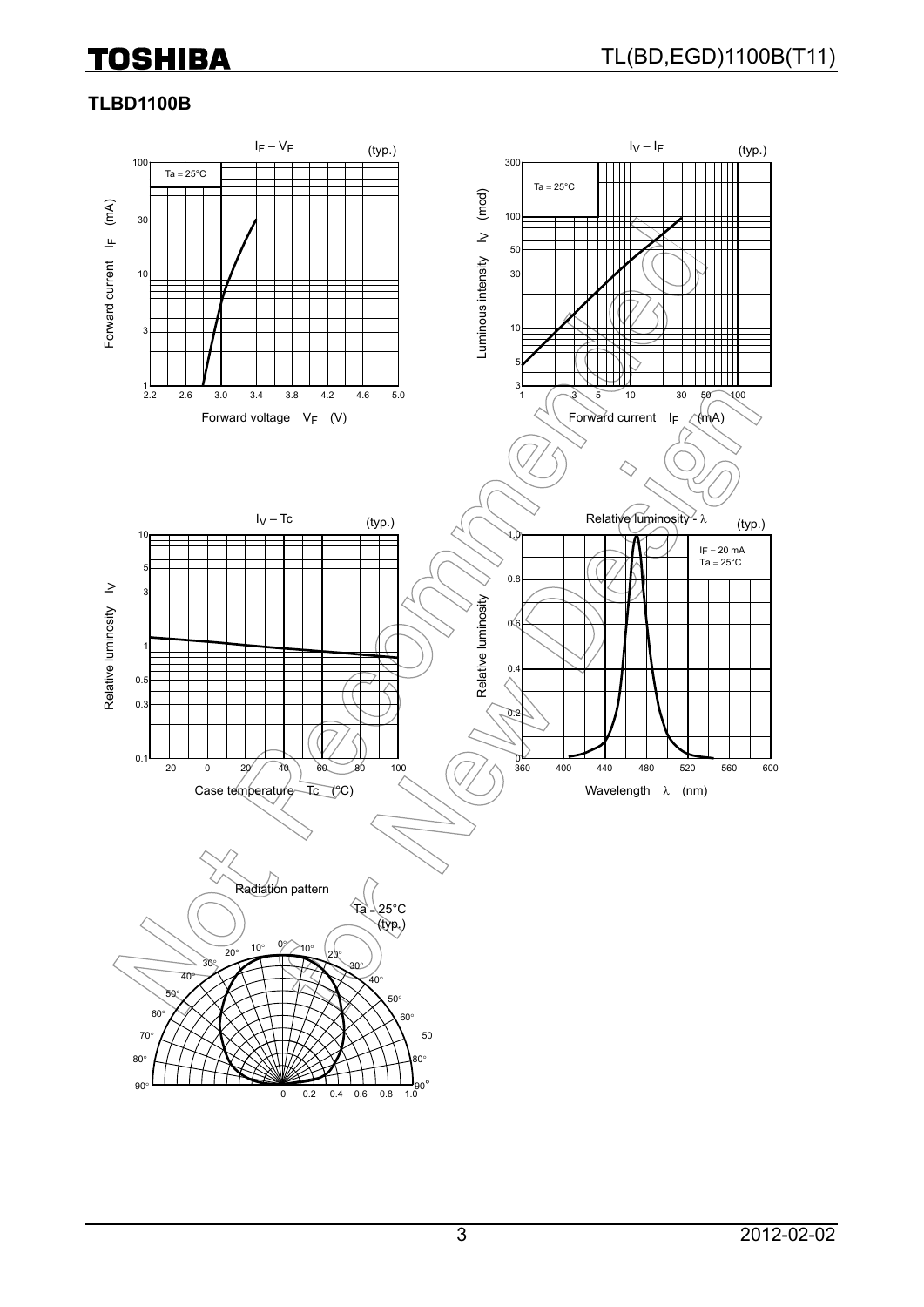# **TLEGD1100B**

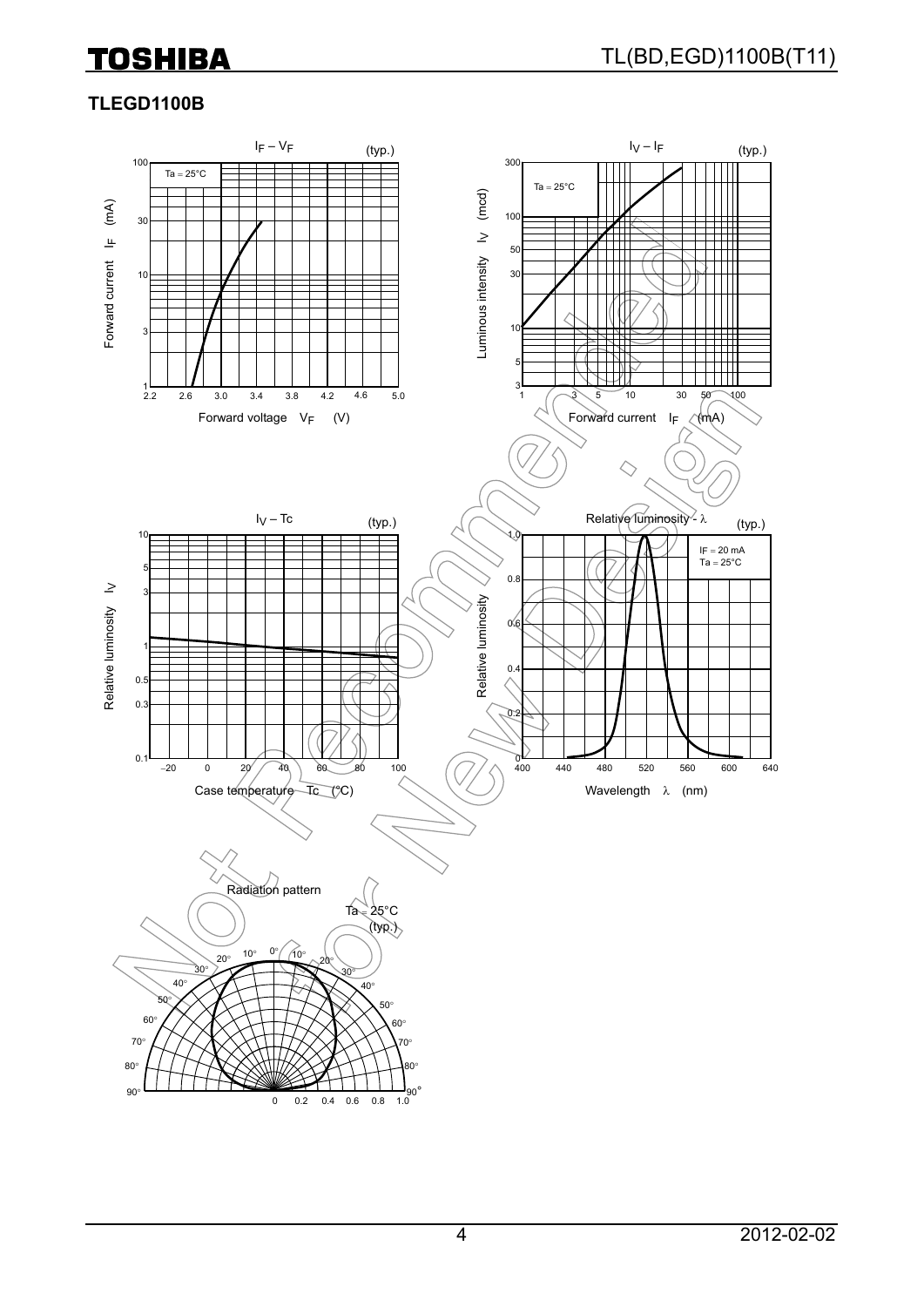# **Packaging**

These LED devices are packed in an aluminum envelope with a silica gel and a moisture indicator to avoid moisture absorption. The optical characteristics of the devices may be affected by exposure to moisture in the air before soldering and they should therefore be stored under the following conditions:

- 1. This moisture proof bag may be stored unopened within 12 months at the following conditions. Temperature: 5°C to 30°C Humidity: 90% (max)
- 2. After opening the moisture proof bag, the devices should be assembled within 168 hours in an environment of 5°C to 30°C/60% RH or below.
- 3. If upon opening, the moisture indicator card shows humidity 30% or above (Color of indication changes to pink) or the expiration date has passed, the devices should be baked in taping with reel. After baking, use the baked devices within 72 hours, but perform baking only once. Baking conditions: 60±5°C, for 12 to 24 hours.

Expiration date: 12 months from sealing date, which is imprinted on the same side as this label affixed. 4. Repeated baking can cause the peeling strength of the taping to change, then leads to trouble in mounting.

- Furthermore, prevent the devices from being destructed against static electricity for baking of it.
- 5. If the packing material of laminate would be broken, the hermeticity would deteriorate. Therefore, do not throw or drop the packed devices.

# **Mounting Method**

### **Soldering**

- Reflow soldering (example)
	- Temperature profile for Pb soldering (example) Temperature profile for Pb-free soldering (example) 5 s max $(*)$ 10 s max $(*)$ (\*) 240°C max (\*) 260°C max temperature (°C) temperature (°C) temperature (°C) (\*) temperature (°C) 4°C/s max Package surface Package surface Package surface Package surface max(\*) 140 to 160°C max(\*) 150 to 180°C  $^{\prime}$ 230°C  $\overbrace{\qquad \qquad }^{(*)}$  a<sup>o</sup>C/s max<sup>(\*)</sup> 4°C/s max 4°C/s max (\*) 60 to 120 s  $\text{max}(\star)$ 60 to 120 s max(\*) 30 to 50 s max $(*)$ Time (s)  $\mathsf{Time} \searrow$ s)
- The products are evaluated using above reflow soldering conditions. No additional test is performed exceed the condition (i.e. the condition more than  $(*)$ MAX values) as a evaluation. Please perform reflow soldering under the above conditions.
- Please perform the first reflow soldering with reference to the above temperature profile and within 168 h of opening the package.
- Second reflow soldering In case of second reflow soldering should be performed within 168 h of the first reflow under the above conditions. Storage conditions before the second reflow soldering: 30°C, 60% RH (max)
- Make any necessary soldering corrections manually. (only once at each soldering point) Soldering iron: 25 W Temperature: 300°C or less

Time: within 3 s

• If the product needs to be performed by other soldering method (ex. wave soldering), please contact Toshiba sales representative.

#### **Land pattern dimensions for reference only**

Unit: mm

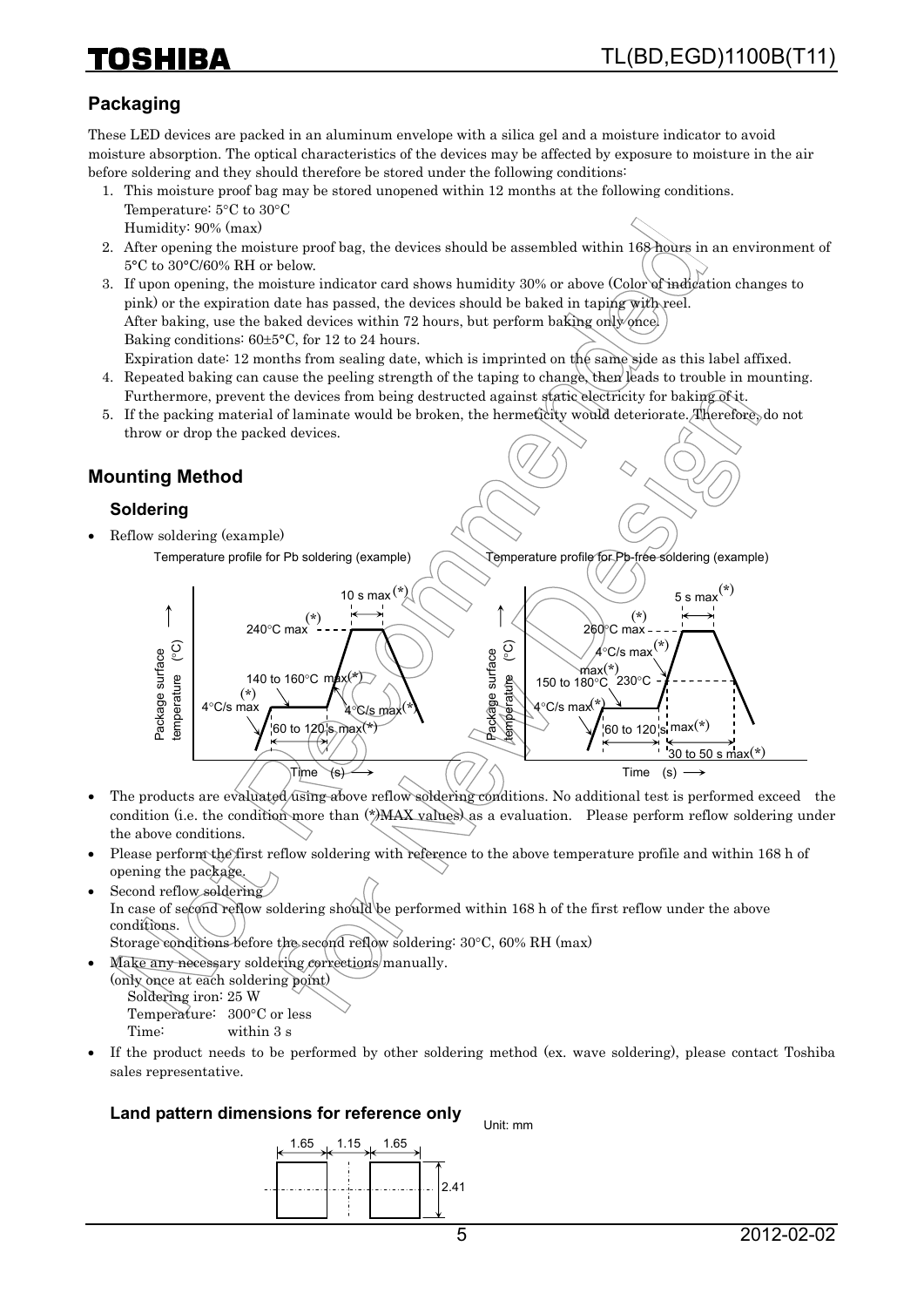

Unit: mm

#### **Cleaning**

**TOSHIBA** 

When cleaning is required after soldering, Toshiba recommends the following cleaning solvents. It is confirmed that these solvents have no effect on semiconductor devices in our dipping test (under the recommended conditions). In selecting the one for your actual usage, please perform sufficient review on washing condition, using condition and etc.

 ASAHI CLEAN AK-225AES: (made by ASAHI GLASS) KAO CLEAN THROUGH 750H: (made by KAO)

PINE ALPHA ST-100S: (made by ARAKAWA CHEMICAL)

#### **Precautions When Mounting**

Do not apply force to the plastic part of the LED under high-temperature conditions. To avoid damaging the LED plastic, do not apply friction using a hard material. When installing the PCB in a product, ensure that the device does not come into contact with other cmponents.

#### **Tape Specifications**

#### **1. Product Number Format**

The type of package used for shipment is denoted by a symbol suffix after the product number. The method of classification is as below. (this method, however does not apply to products whose electrical characteristics differ from standard Toshiba specifications)

- (1) Tape Type: T14 (4-mm pitch)
- (2) Example

TLBD1100B (T11) Tape type

Toshiba product No.

#### **2. Tape Dimensions**

|        |           |              |                |           | <b>UIIII. IIIIII</b> |
|--------|-----------|--------------|----------------|-----------|----------------------|
| Symbol | Dimension | Tólerance    | Symbol         | Dimension | Tolerance            |
| D      | 1.5       | $+0.1/-0$    | $\mathbb{P}_2$ | 2.0       | ±0.05                |
| E      | 1.75      | ±0.1         | ₩              | 8.0       | ±0.3                 |
| $P_0$  | 4.0       | ±0.1         | P              | 4.0       | ±0.1                 |
| t      | 0.3       | ±0.05        | A <sub>0</sub> | 2.9       | ±0.1                 |
| F      | 3.5       | ±0.05        | $B_0$          | 3.7       | ±0.1                 |
| $D_1$  | 1.5       | $±0\sqrt{1}$ | $\mathsf{K}_0$ | 2.3       | ±0.1                 |
|        |           |              |                |           |                      |

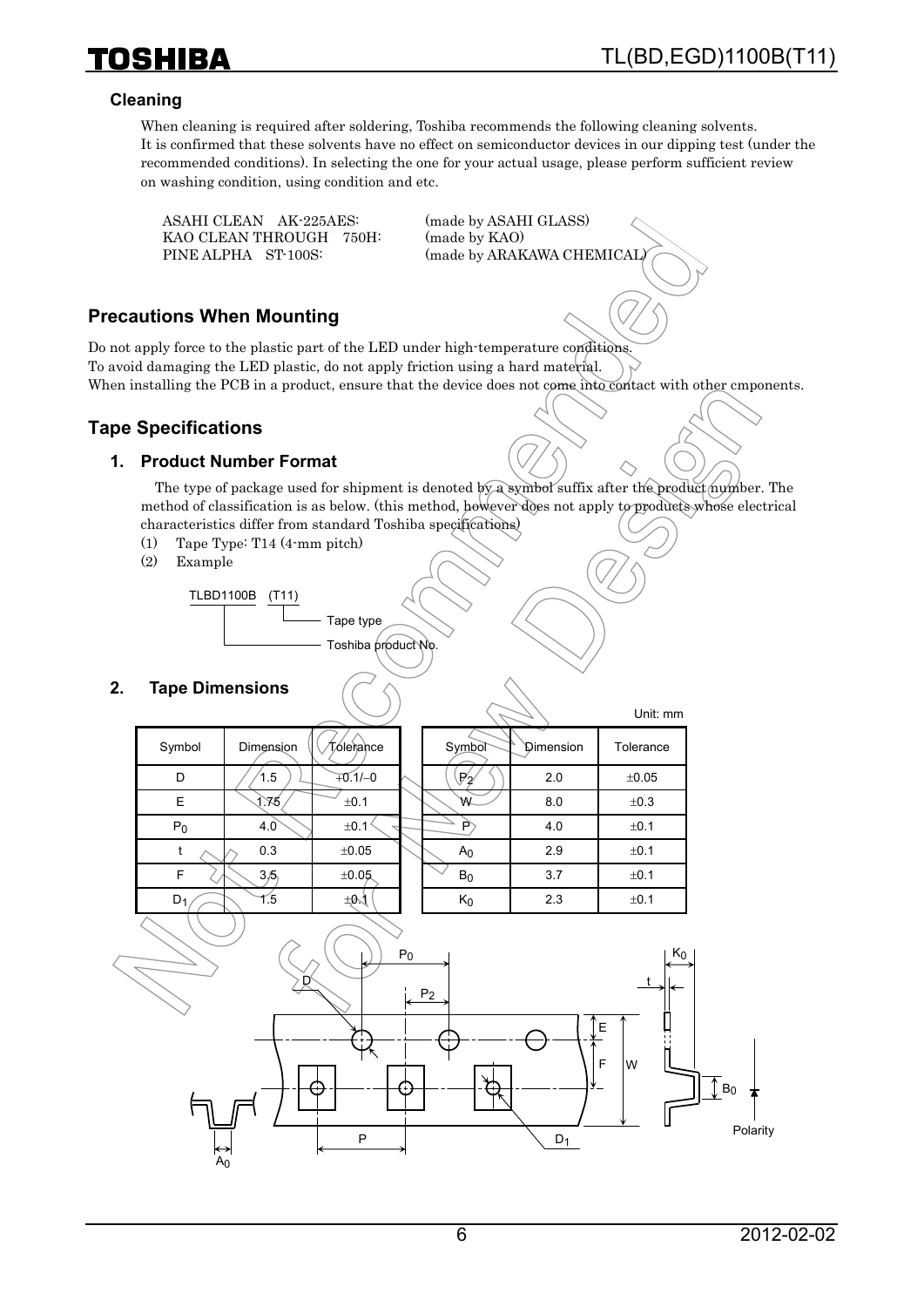### **3. Reel Dimensions**

Unit: mm



Note 1: Empty trailer section Note 2: Empty leader section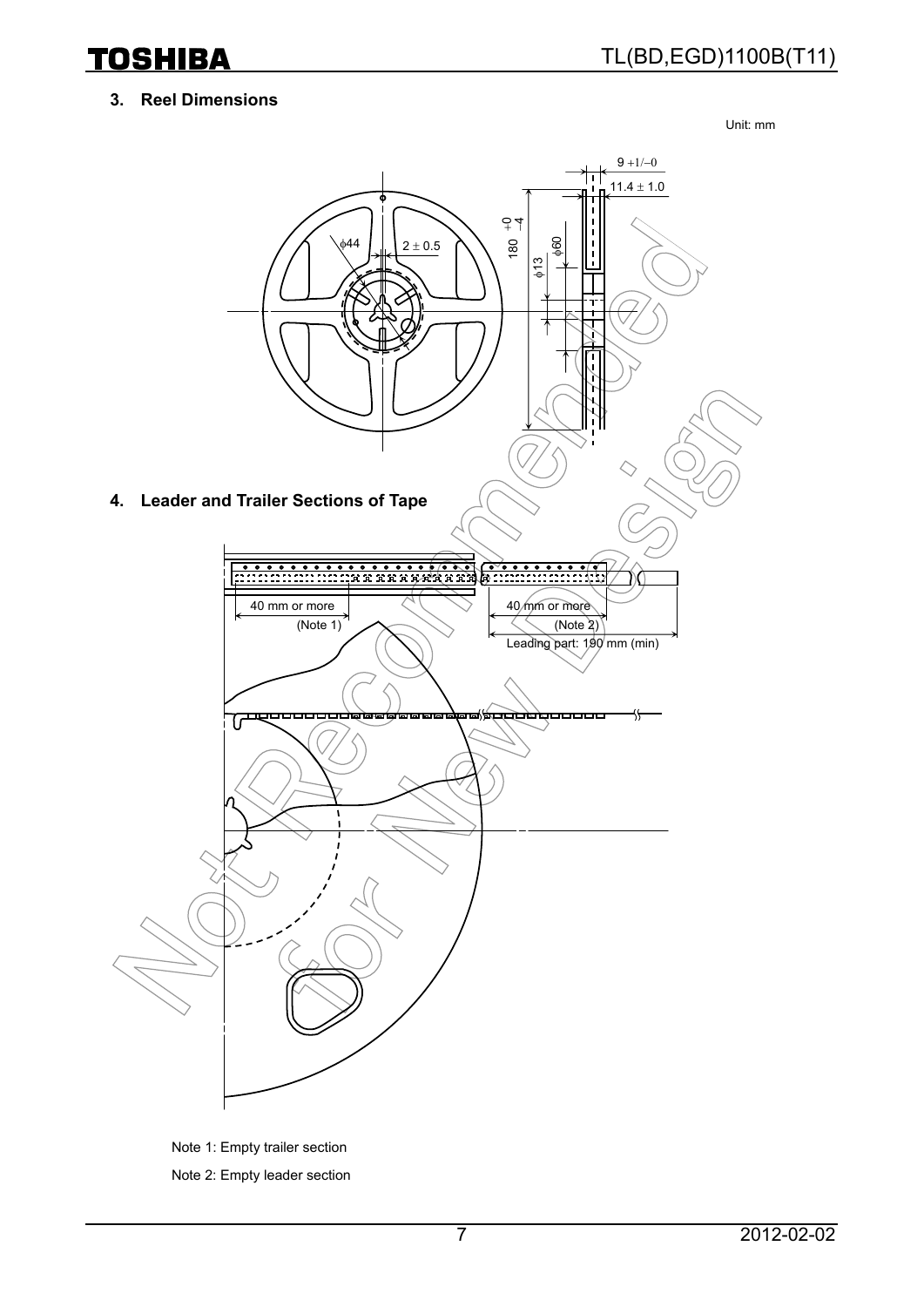### **5. Packing Display**

(1) Packing quantity

| Reel   | 2,000 pcs    |
|--------|--------------|
| Carton | $10,000$ pcs |

(2) Packing form: Each reel is sealed in an aluminum pack with silica gel.

#### **6. Label Format**

(1) Example: TLBD1100B (T11)



 $\epsilon$ ) The aluminum package in which the reel is supplied also has the label attached to center of one side.